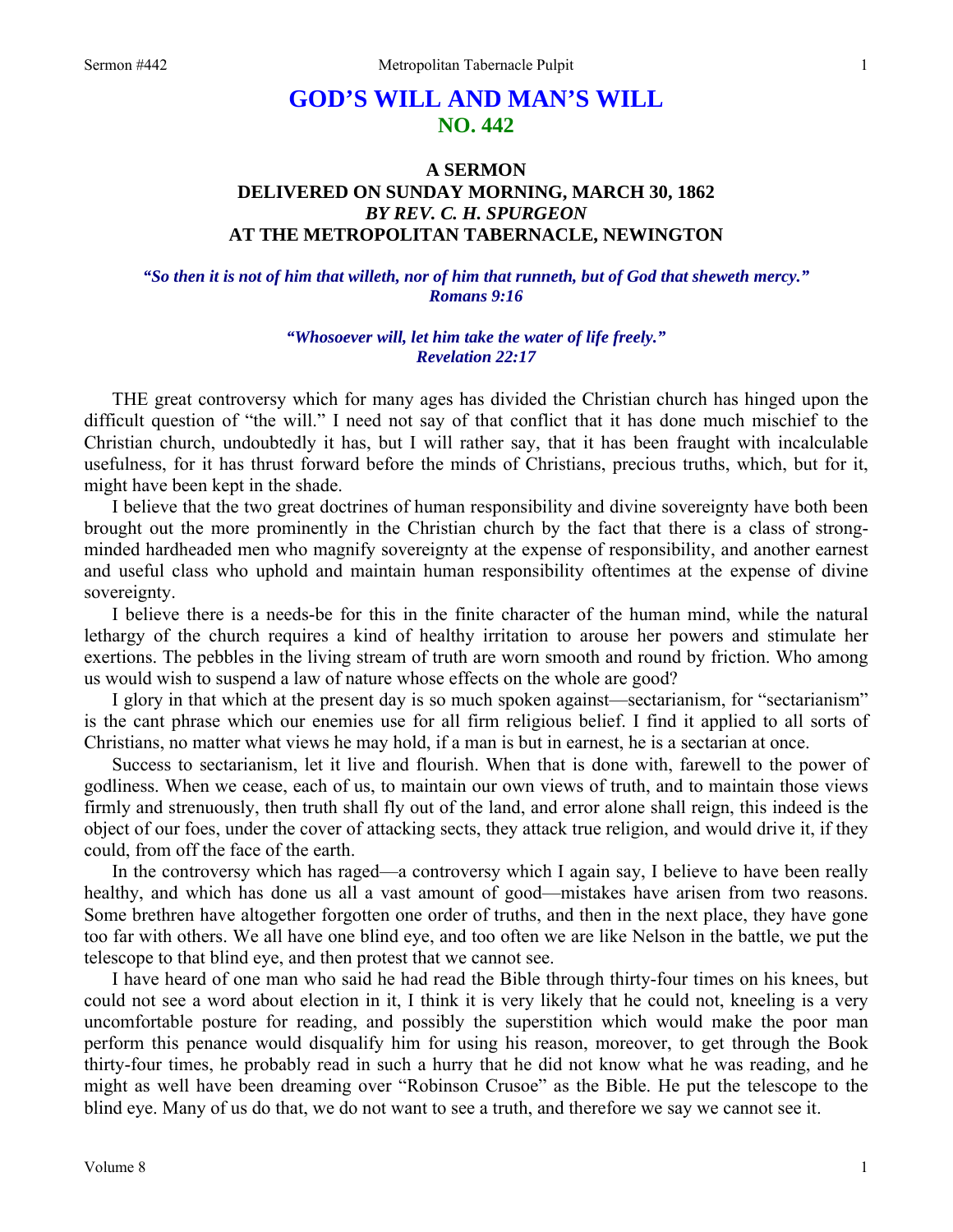On the other hand, there are others who push a truth too far. "This is good, oh! this is precious!" say they, and then they think it is good for everything, that in fact it is the only truth in the world. You know how often things are injured by over-praise, how a good medicine, which really was a great boon for a certain disease, comes to be despised utterly by the physician, because a certain quack has praised it up as being a universal cure, so puffery in doctrine leads to its dishonor. Truth has thus suffered on all sides, on the one hand brethren would not see all the truth, and on the other hand they magnified out of proportion that which they did see.

You have seen those mirrors, those globes that are sometimes hung up in gardens, you walk up to them and you see your head ten times as large as your body, or you walk away and put yourself in another position, and then your feet are monstrous and the rest of your body is small, this is an ingenious toy, but I am sorry to say that many go to work with God's truth upon the model of this toy, they magnify one capital truth, till it becomes monstrous, they minify and speak little of another truth till it becomes altogether forgotten.

In what I shall be able to say this morning you will probably detect the failing to which I allude, the common fault of humanity, and suspect that I also am magnifying one truth at the expense of another, but I will say this, before I proceed further, that it shall not be the case if I can help it, but I will endeavor honestly to bring out the truth as I have learned it, and if in anything you see that I teach you is contrary to the Word of God, reject it, but mark you, if it be according to God's Word, reject it at your peril, for when I have once delivered it to you, if you receive it not the responsibility lies with you.

There are two things then this morning I shall have to talk about. The first is, that *the work of salvation rests upon the will of God, and not upon the will of man*, and secondly, the equally sure doctrine, that *the will of man has its proper position in the work of salvation, and is not to be ignored*.

**I.** First then, SALVATION HINGES UPON THE WILL OF GOD, AND NOT UPON THE WILL OF MAN.

So saith our text—"It is not of him that willeth nor of him that runneth, but of God that sheweth mercy," by which is clearly meant that the reason why any man is saved is not because *he* wills it, but because *God* willed, according to that other passage, "Ye have not chosen me, but I have chosen you." The whole scheme of salvation, we aver, from the first to last, hinges and turns, and is dependent upon the absolute will of God, and not upon the will of the creature.

This, we think, we can show in two or three ways, and first we think that *analogy furnishes us with a rather strong argument.* There is a certain likeness between all God's works, if a painter shall paint three pictures, there is a certain identity of style about all the three which leads you to know that they are from the same hand. Or if an author shall write three works upon three different subjects, yet there are qualities running through the whole, which will lead you to assert, "That is the same man's writing, I am certain, in the whole of the three books."

Now what we find in the works of nature, we generally find to be correct with regard to the work of providence, and what is true of nature and of providence, is usually true with regard to the greater work of grace. Turn your thoughts then, to the works of *creation*. There was a time when these works had no existence, the sun was not born, the young moon had not begun to fill her horns, the stars were not, not even the illimitable void of space was then in existence. God dwelt alone without a creature.

I ask you, with whom did He then take counsel? Who instructed Him? Who had a voice in that council by which the wisdom of God was directed? Did it not rest with His own will whether He would make or not? Was not creation itself, when it lay in embryo in His thoughts entirely, in His keeping so that He would or would not just as He pleased? And when He willed to create, did He not still exercise His own discretion and will as to what and how He would make?

If He has made the stars spheres, what reason was there for this but His own will? If He has chosen that they should move in the circle rather than in any other orbit, is it not God's own fiat that has made them do so? And when this round world, this green earth on which we dwell, leaped from His molding hand into its sunlit track, was not this also according to the divine will?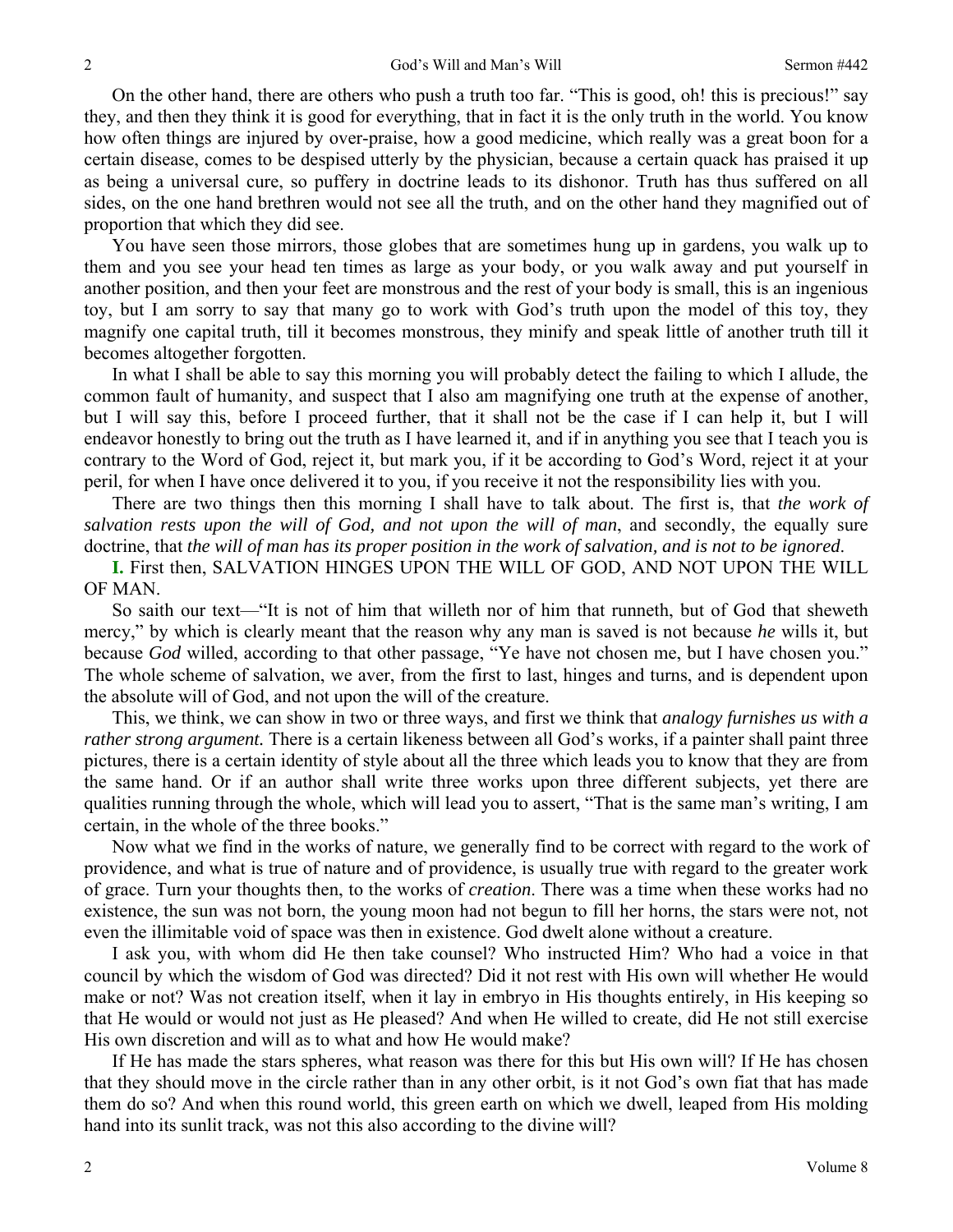Who ordained, save the Lord, that there the Himalayas should lift their heads and pierce the clouds, and that there the deep cavernous recesses of the sea should pierce earth's bowels of rock? Who, save Himself, ordained that yon Sahara should be brown and sterile, and that yonder isle should laugh in the midst of the sea with joy over her own verdure? Who, I say, ordained this, save God? You see running through creation, from the tiniest animalcule up to the tall archangel who stands before the throne, this working of God's own will. Milton was nobly right when he represents the Eternal One as saying,

> *"My goodness is most free To act or not: Necessity and Chance Approach not Me, and what I will is fate."*

He created as it pleased Him, He made them as He chose, the potter exercised power over His clay to make His vessels as He willed, and to make them for what purposes He pleased. Think you that He has abdicated the throne of grace? Does He reign in creation and not in grace? Is He absolute King over nature and not over the greater works of the new nature? Is He Lord over the things which His hand made at first and not King over the great regeneration, the new-making wherein He maketh all things new?

But take the works of *Providence*. I suppose there will be no dispute among us that in providential matters God orders all things according to the counsel of His own will. If we should however, be troubled with any doubts about that matter, we might hear the striking words of Nebuchadnezzar when, taught by God, he had repented of his pride—"All the inhabitants of the earth are reputed as nothing; he doth according to his will in the armies of heaven and among the inhabitants of the earth, and none can stay his hand, or say unto him, What doest thou."

From the first moment of human history even to the last, God's will shall be done. What though it be a catastrophe or a crime—there may be the second causes and the action of human evil, but the great first cause is in all. If we could imagine that one human action had eluded the prescience or the predestination of God, we could suppose that the whole might have done so, and all things might drift to sea, anchorless, rudderless, a sport to every wave, the victim of tempest and hurricane. One leak in the ship of providence would sink her, one hour in which Omnipotence relaxed its grasp and she would fall to atoms.

But it is the comfortable conviction of all God's people that "all things work together for good to them that love God," and that God rules and overrules, and reigns in all acts of men and in all events that transpire, from seeming evil still producing good, and better still, and better still in infinite progression, still ordering all things according to the counsel of His will.

And think you that He reigns in providence and is King there, and not in grace? Has He given up the blood-bought land to be ruled by man, while common providence is left as a lonely province to be His only heritage? He has not let slip the reins of the great chariot of providence, and think you that when Christ goes forth in the chariot of His grace it is with steeds unguided, or driven only by chance, or by the fickle will of man?

Oh, no, brethren. As surely as God's will is the axle of the universe, as certainly as God's will is the great heart of providence sending its pulsings through even the most distant limbs of human act, so in grace let us rest assured that He is King, willing to do as He pleases, having mercy on whom He will have mercy, calling whom He chooses to call, quickening whom He wills, and fulfilling, despite man's hardness of heart, despite man's willful rejection of Christ, His own purposes, His own decrees, without one of them falling to the ground. We think then, that analogy helps to strengthen us in the declaration of the text, that salvation is not left with man's will.

**2.** But secondly, *we believe that the difficulties which surround the opposite theory are tremendous*. *In fact, we cannot bear to look them in the face*. If there be difficulties about ours, there are ten times more about the opposite. We think that the difficulties which surround our belief that salvation depends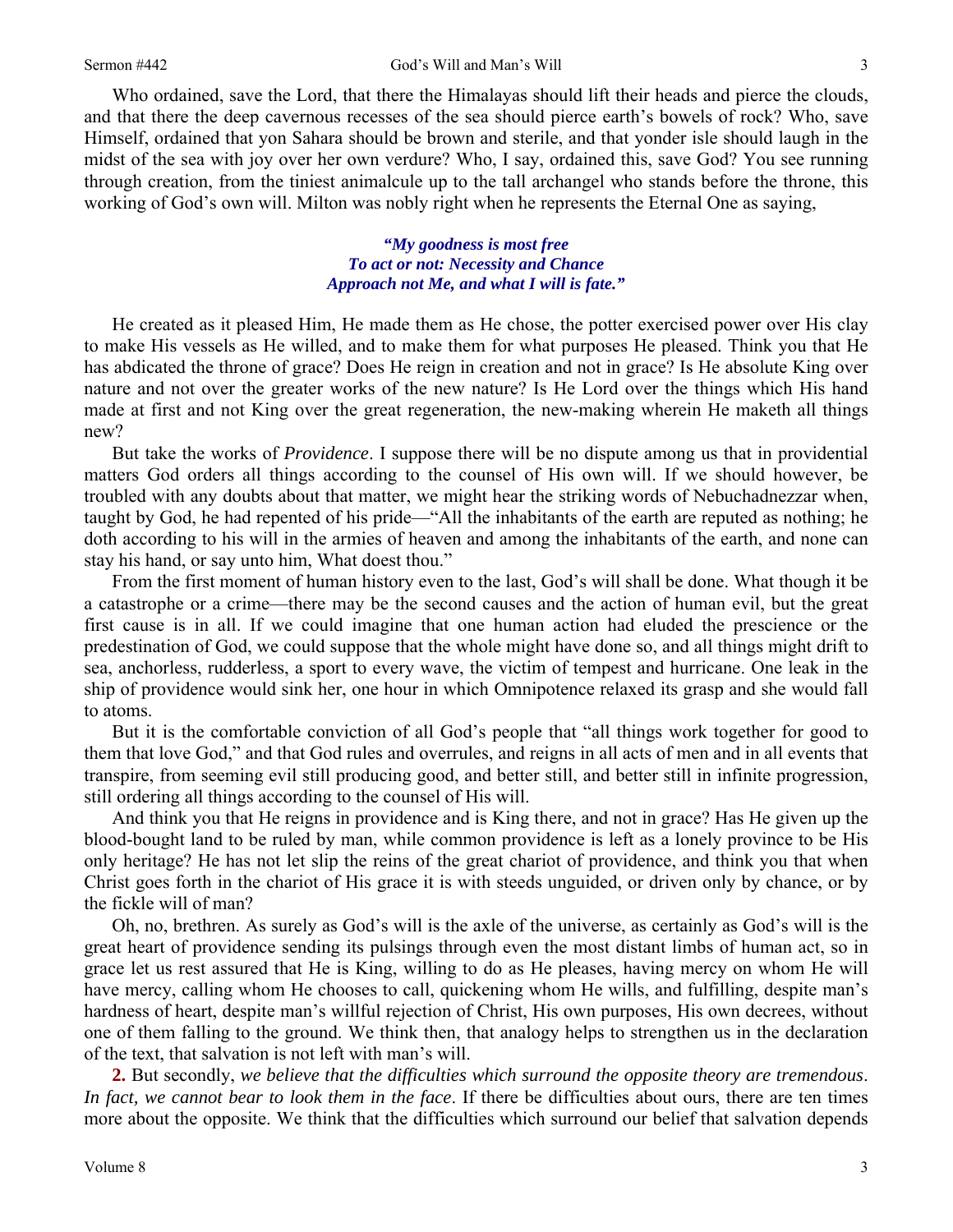upon the will of God, arise from our ignorance in not understanding enough of God to be able to judge them, but that the difficulties in the other case do not arise from that cause, but from certain great truths, clearly revealed, which stand in manifest opposition to the figment which our opponents have espoused.

According to their theory—that salvation depends upon our own will—you have first of all this difficulty to meet, *that you have made the purpose of God in the great plan of salvation entirely contingent*. You have an "if" put upon everything. Christ may die, but it is not certain according to that theory that He will redeem a great multitude, nay, not certain that He will redeem any, since the efficacy of the redemption, according to their plan, rests not in its own intrinsic power, but in the will of man accepting that redemption.

Hence if man be, as we aver he always is, if he be a bond slave as to his will, and will not yield to the invitation of God's grace, then in such a case the atonement of Christ would be valueless, useless, and altogether in vain, for not a soul would be saved by it, and even when souls are saved by it, according to their theory, the efficacy, I say, lies not in the blood itself, but in the will of man which gives it efficacy. Redemption is therefore made contingent, the cross shakes, the blood falls powerless on the ground, and atonement is a matter of perhaps.

There is a heaven provided, but there may be no souls who will ever go there if their coming is to be of themselves. There is a fountain filled with blood, but there may be none who will ever wash in it unless divine purpose and power shall constrain them to come. You may look at any promise of grace, but you cannot say over it, "This is the sure mercy of David," for there is an "if," and a "but," a "perhaps," and a "peradventure."

In fact, the reins are gone out of God's hands, the linchpin is taken away from the wheels of creation, you have left the whole economy of grace and mercy to be the gathering together of fortuitous atoms impelled by man's own will, and what may become of it at the end nobody can know. We cannot tell on that theory whether God will be glorified or sin will triumph.

Oh! how happy are we when we come back to the old-fashioned doctrines, and cast our anchor where it can get its grip in the eternal purpose and counsel of God, who works all things to the good pleasure of His will.

Then another difficulty comes in, not only is everything made contingent, but it does seem to us *as if man were thus made to be the supreme being in the universe.* According to the free will scheme the Lord intends good, but He must wait like a lackey on His own creature to know what his intention is, God wills good and would do it but He cannot because He has an unwilling man who will not have God's good thing carried into effect. What do you, sirs, but drag the Eternal from His throne, and lift up into it that fallen creature man, for man, according to that theory, nods, and his nod is destiny.

You must have a destiny somewhere, it must either be as God wills or as man wills. If it be as God wills, then JEHOVAH sits as sovereign upon His throne of glory, and all hosts obey Him, and the world is safe. If not God, then you put man there, to say, "I will," or "I will not—if I will it, I will enter heaven, if I will it, I will despise the grace of God, if I will it, I will conquer the Holy Spirit, for I am stronger than God, and stronger than omnipotence. If I will it, I will make the blood of Christ of no effect, for I am mightier than that blood, mightier than the blood of the Son of God Himself. Though God make His purpose, yet will I laugh at His purpose, it shall be my purpose that shall make His purpose stand, or make it fall."

Why, sirs, if this is not Atheism, it is idolatry, it is putting man where God should be, and I shrink with solemn awe and horror from that doctrine which makes the grandest of God's works—the salvation of man—to be dependent upon the will of His creature whether it shall be accomplished or not. Glory I can and must in my text in its fullest sense. "It is not of him that willeth, nor of him that runneth, but of God that sheweth mercy."

**3.** We think *that the known condition of man is a very strong argument against the supposition that salvation depends upon his own will,* and hence is a great confirmation of the truth that it depends upon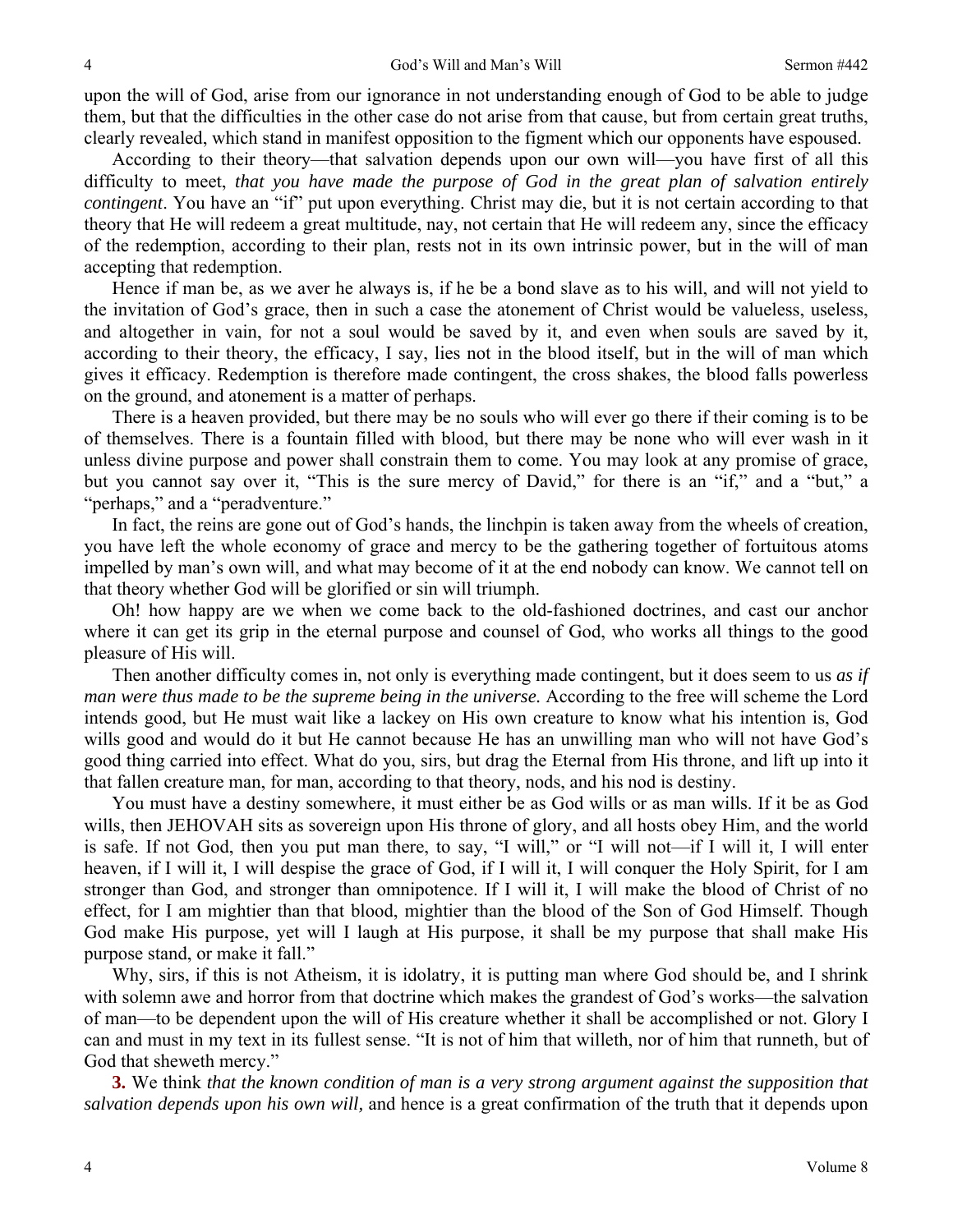the will of God, that it is God that chooses, and not man—God who takes the first step, and not the creature.

Sirs, on the theory that man comes to Christ of his own will, what do you do with texts of Scripture which say that he is dead? "And you hath he quickened who were dead in trespasses and sins," you will say that is a figure. I grant it, but what is the meaning of it? You say the meaning is he is spiritually dead. Well, then I ask you, how can he perform the spiritual act of willing that which is right? He is alive enough to will that which is evil, only evil and that continually, but he is not alive to will that which is spiritually good.

Do you not know, to turn to another Scripture, that he cannot even discern that which is spiritual? "For the natural man knoweth not the things which be of God, seeing they are spiritual, and must be spiritually discerned." Why, he has not a "spirit" with which to discern them, he has only a soul and body, but the third principle, implanted in regeneration, which is called in the Word of God, "the spirit," he knows nothing of, and he is therefore incapable, seeing he is dead and is without the vitalizing spirit, of doing what you say he does.

Then again, what make you of the words of our Savior where He said to those who had heard even Him, "Ye *will not* come to me that ye might have life"? Where is free will after such a text as that? When Christ affirms that they will not, who dare say they will? "Ah, but," you say, "they could if they would." Dear sir, I am not talking about that, I am not talking about if they would, the question is *"will they?"* and we say "no," they never will by nature.

Man is so depraved, so set on mischief, and the way of salvation is so obnoxious to his pride, so hateful to his lusts, that he cannot like it, and will not like it, unless He who ordained the plan shall change his nature, and subdue his will. Mark, this stubborn will of man is his sin, he is not to be excused for it, he is guilty because he will not come, he is condemned because he will not come, because he will not believe in Christ, therefore is condemnation resting upon him, but still the fact does not alter for all that, that he will not come by nature if left to himself.

Well then, if man will not, how shall he be saved unless God shall make him will—unless, in some mysterious way, He who made the heart shall touch its mainspring so that it shall move in a direction opposite to that which it naturally follows.

**4.** But there is another argument which will come closer home to us. *It is consistent with the universal experience of all God's people that salvation is of God's will*. You will say, "I have not had a very long life." I have not, but I have had a very extensive acquaintance with all sections of the Christian church, and I solemnly protest before you, that I have never yet met with a man professing to be a Christian, let alone his really being so, who ever said that his coming to God was the result of his unassisted nature.

Universally, I believe, without exception, the people of God will say it was the Holy Spirit that made them what they are, that they would have refused to come as others do unless God's grace had sweetly influenced their wills.

There are some hymns in Mr. Wesley's hymnbook which are stronger upon this point than I could ever venture to be, for he puts prayers into the lips of the sinner in which God is even asked to force him to be saved by grace*.* Of course I can take no objection to a term so strong, but it goes to prove this, that among all sections of Christians, whether Arminian or Calvinistic, whatever their doctrinal sentiments may be, their experiential sentiments are the same. I do not think they would any of them refuse to join in the verse—

## *"Oh! yes, I do love Jesus, Because He first loved me."*

Nor would they find fault with our own hymn,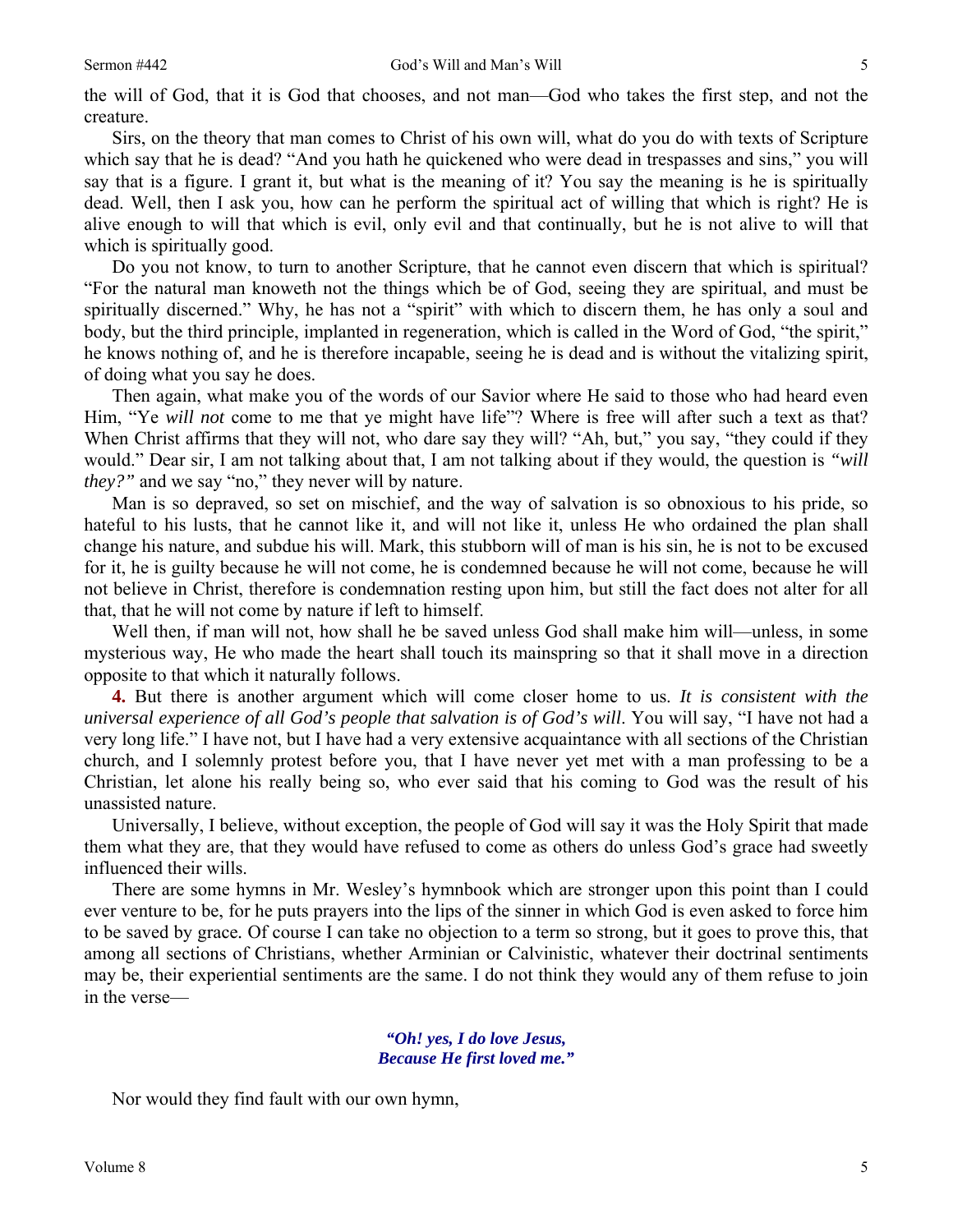## *"'Twas the same love that spread the feast, That sweetly forced us in; Else we had still refused to taste, And perished in our sin."*

We bring out the crown and say, "On whose head shall we put it? Who ruled at the turning-point? Who decided this case?" and the universal church of God, throwing away their creeds, would say, "Crown *Him,* crown *Him,* put it on *His* head, for *He* is worthy, *He* has made us to differ, *He* has done it, and unto *Him* be the praise forever and ever." What staggers me is that men can believe dogmas contrary to their own experience—that they can hug that to their hearts as precious to which their own inward convictions must give the lie.

**5.** But lastly, in the way of argument, and to bring out our great battering ram at the last. It is not, after all, arguments from analogy, nor reasons from the difficulties of the opposite position, nor inferences from the known feebleness of human nature, nor even deductions from experience, that will settle this question once for all. To the law and to the testimony, if they speak not according to this word, it is because there is no light in them. Do me the pleasure then, to use your Bibles for a moment or two, and let us see what Scripture says on this main point.

First, with regard to the matter of God's preparation and His plan with regard to salvation. We turn to the apostle's words in the epistle to the Ephesians, and we find in the first chapter and the third verse, "Blessed be the God and Father of our Lord Jesus Christ, who hath blessed us with all spiritual blessings in heavenly places in Christ: according as he hath chosen us in him before the foundation of the world, that we should be holy and without blame before him in love: having predestinated us unto the adoption of children by Jesus Christ to himself according to the good pleasure of His will"—a double word you notice—it is according to the will of His will. No expression could be stronger in the original to show the entire absoluteness of this thing as depending on the will of God.

It seems then, that the choice of His people and their adoption is according to His will. So far we are satisfied indeed, with the testimony of the apostle. Then in the ninth verse, "Having made known unto us the mystery of his will, according to his good pleasure which he hath purposed in himself: that in the dispensation of the fulness of times he might gather together in one all things in Christ, both which are in heaven, and which are on earth; even in him."

So then, it seems that the grand result of the gathering together of all the saved in Christ, as well as the primitive purpose, is according to the counsel of His will. What stronger proof can there be that salvation depends upon the will of God?

Moreover, it says in the eleventh verse—"In whom also we have obtained an inheritance, being predestinated according to the purpose of him who worketh all things after the counsel of his own will," a stronger expression than "of his will"—"of his own will," His free unbiased will, His will alone.

As for redemption as well as for the eternal purpose—redemption is according to the will of God. You remember that verse in Hebrews, tenth chapter, ninth verse, "Lo, I come to do thy will, O God. He taketh away the first, that he might establish the second. By the which will we are sanctified." So that the redemption offered up on Calvary, like the election made before the foundation of the world, is the result of the divine will. There will be little controversy here, the main point is about our new birth, and here we cannot allow of any diversity of opinion.

Turn to the Gospel according to John, the first chapter and thirteenth verse. It is utterly impossible that human language could have put a stronger negative on the vainglorious claims of the human will than this passage does, "Born, not of blood, nor of the will of the flesh, nor of the will of man, but of God."

A passage equally clear is to be found in the epistle of James, at the first chapter, and the eighteenth verse, "Of his own will begat he us with the word of truth, that we should be a kind of firstfruits of his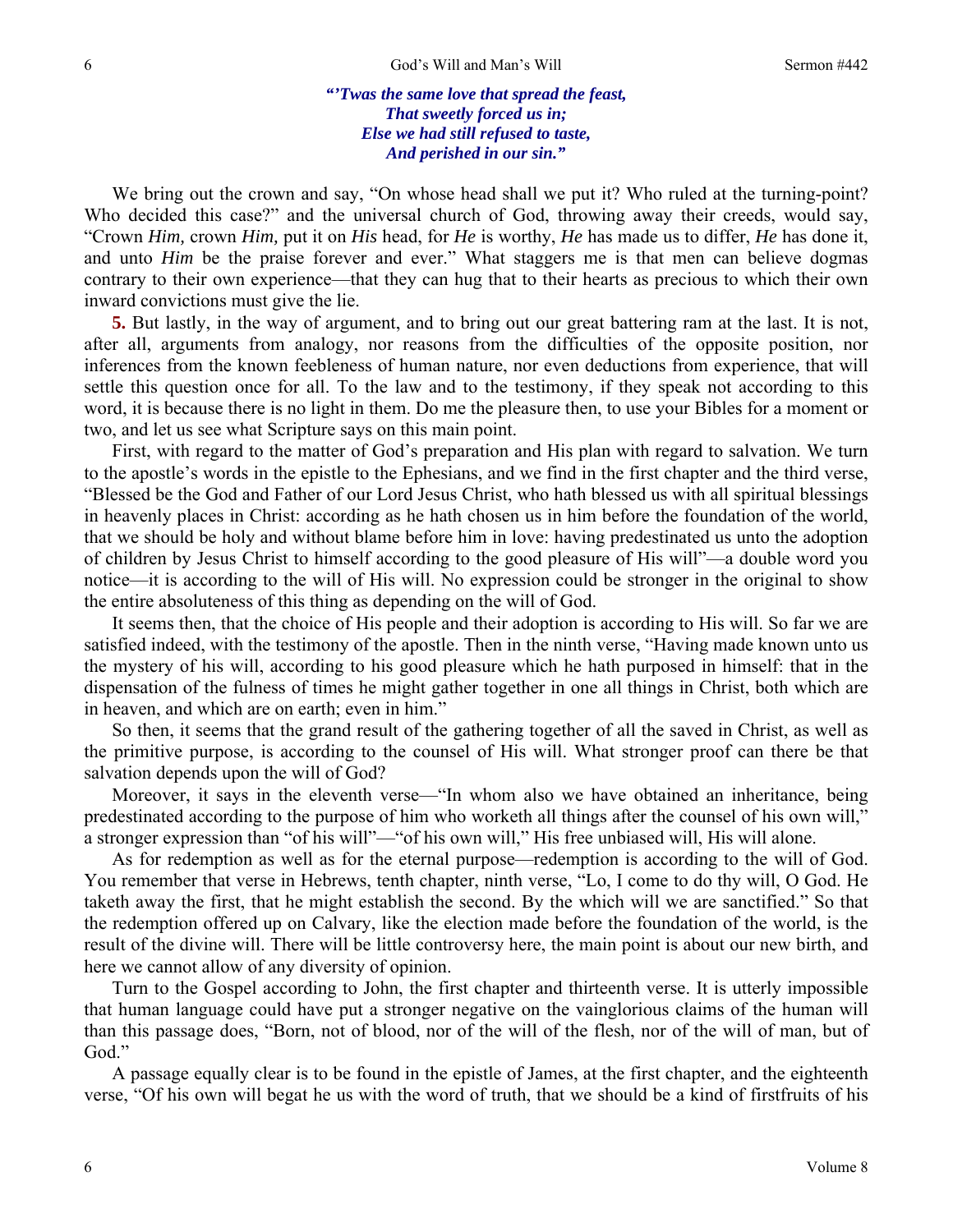creatures." In these passages—and they are not the only ones—the new birth is peremptorily and in the strongest language put down as being the fruit and effect of the will and purpose of God.

As to the sanctification which is the result and outgrowth of the new birth, that also is according to God's holy will. In the first of Thessalonians, fourth chapter and third verse, we have, "This is the will of God, even your sanctification."

One more passage I shall need you to refer to, John, the sixth chapter and thirty-ninth verse. Here we find that the preservation, the perseverance, the resurrection, and the eternal glory of God's people, rests upon His will. "And this is the Father's will which hath sent me, that of all which he has given me I should lose nothing, but should raise it up again at the last day. And this is the will of him that sent me, that every one which seeth the Son, and believeth on him, may have everlasting life: and I will raise him up at the last day."

And indeed this is why the saints go to heaven at all, because in the seventeenth chapter of John, Christ is recorded as praying, "Father, I will that they also whom thou hast given me, be with me where I am."

We close then, by noticing that according to Scripture there is not a single blessing in the new covenant which is not conferred upon us according to the will of God, and that as the vessel hangs upon the nail, so every blessing we receive hangs upon the absolute will and counsel of God, who gives these mercies even as He gives the gifts of the Spirit according as He wills.

We shall now leave that point, and take the second great truth, and speak a little while upon it.

**II.** MAN'S WILL HAS ITS PROPER PLACE IN THE MATTER OF SALVATION.

*"Whosoever will let him come and take the water of life freely."* According to this and many other texts of Scripture where man is addressed as a being having a will, it appears clear enough that men are not saved by compulsion. When a man receives the grace of Christ, he does not receive it against his will. No man shall be pardoned while he abhors the thought of forgiveness. No man shall have joy in the Lord if he says, "I do not wish to rejoice in the Lord." Do not think that anybody shall have the angels pushing them behind into the gates of heaven. They must go there freely or else they will never go there at all.

We are not saved against our will, nor again, mark you, is the will taken away, for God does not come and convert the intelligent free agent into a machine. When He turns the slave into a child, it is not by plucking out of him the will which he possesses. We are as free under grace as ever we were under sin, nay, we were slaves when we were under sin, and when the Son makes us free we are free indeed, and we are never free before.

Erskine, in speaking of his own conversion, says he ran to Christ, "with full consent against his will," by which he meant it was against his old will, against his will as it was till Christ came, but when Christ came, then he came to Christ with full consent, and was as willing to be saved—no, that is a cold word—as delighted*,* as pleased*,* as transported to receive Christ as if grace had not constrained him.

But we do hold and teach that though the will of man is not ignored, and men are not saved against their wills, that the work of the Spirit, which is the effect of the will of God, is to change the human will, and so make men willing in the day of God's power, working in them to will and to do of His own good pleasure. The work of the Spirit is consistent with the original laws and constitution of human nature. Ignorant men talk grossly and carnally about the work of the Spirit in the heart as if the heart were a lump of flesh, and the Holy Spirit turned it round mechanically.

Now brethren, how is your heart and my heart changed in any matter? Why, the instrument generally is persuasion. A friend sets before us a truth we did not know before, pleads with us, puts it in a new light, and then we say, "Now I see that," and then our hearts are changed towards the thing. Now, although no man's heart is changed by moral suasion in itself, yet the way in which the Spirit works in his heart, as far as we can detect it, is instrumentally by a blessed persuasion of the mind. I say not that men are saved by moral suasion, or that this is the first cause, but I think it is frequently the visible means.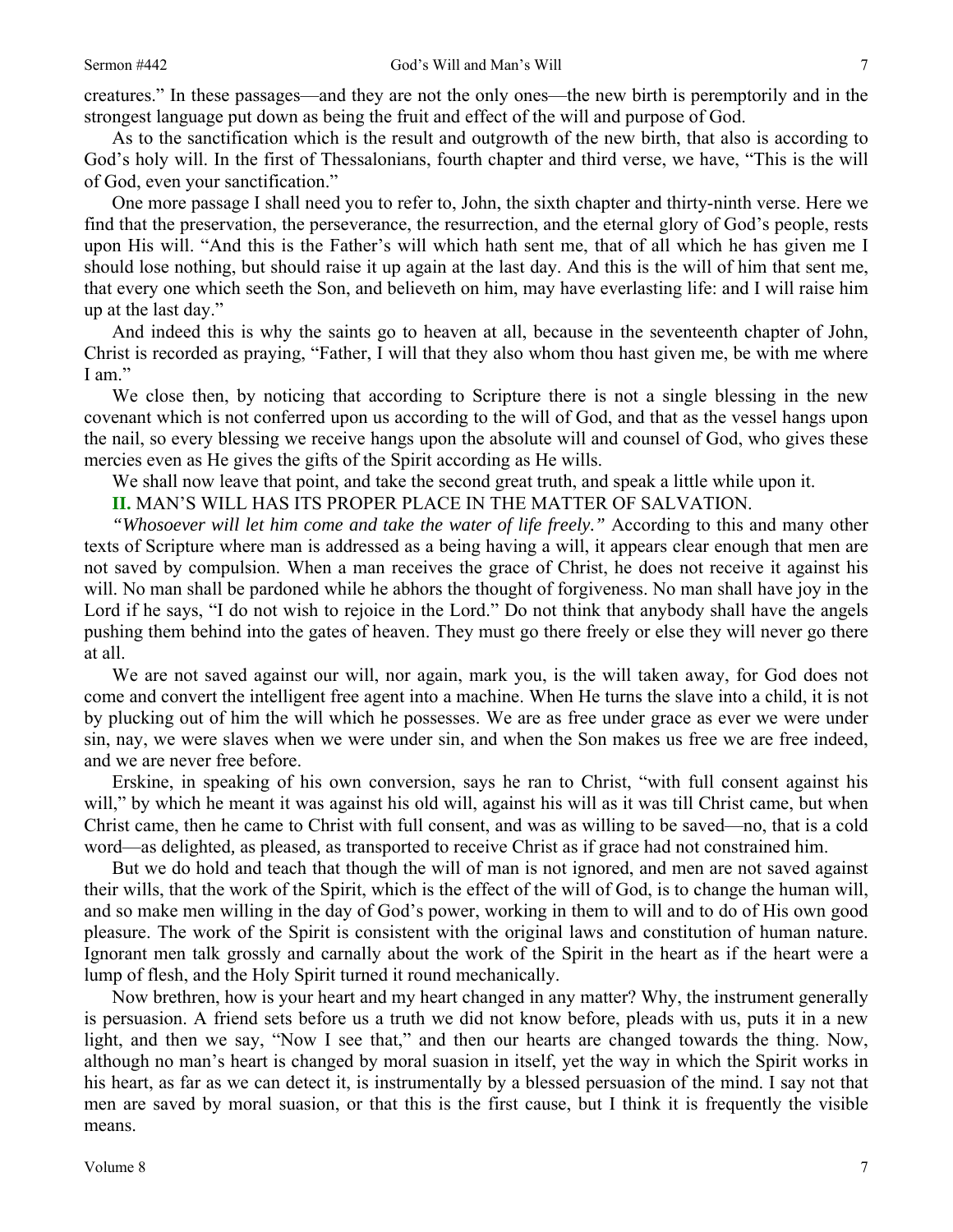As to the secret work, who knows how the Spirit works? "The wind bloweth where it listeth, and thou hearest the sound thereof, but thou canst not tell whence it cometh nor whither it goeth: so is every one who is born of the Spirit," but yet, as far as we can see, the Spirit makes a revelation of truth to the soul, whereby it sees things in a different light from what it ever did before, and then the will cheerfully bows that neck which once was stiff as iron, and wears the yoke which it once despised, and wears it gladly, cheerfully, and joyfully.

Yet, mark, the will is not gone, the will is treated as it should be treated, man is not acted upon as a machine, he is not polished like a piece of marble, he is not planed and smoothed like a plank of deal, but his mind is acted upon by the Spirit of God, in a manner quite consistent with mental laws. Man is thus made a new creature in Christ Jesus, by the will of God, and his own will is blessedly and sweetly made to yield.

Then, mark you—and this is a point which I want to put into the thoughts of any who are troubled about these things—this gives the renewed soul a most blessed sign of grace, insomuch that if any man wills to be saved by Christ, if he wills to have sin forgiven through the precious blood, if he wills to live a holy life resting upon the atonement of Christ, and in the power of the Spirit, that will is one of the most blessed signs of the mysterious working of the Spirit of God in his heart. Such a sign is it that if it be real willingness, I will venture to assert that that man is not far from the kingdom. I say not that he is so saved that he himself may conclude he is, but there is a work begun, which has the germ of salvation in it. If you are willing, depend upon it that God is willing.

Soul, if you are anxious after Christ, He is more anxious after you. If you have only one spark of true desire after Him, that spark is a spark from the fire of His love to you. He has drawn you, or else you would never run after Him. If you are saying, "Come to me, Jesu," it is because He has come to you, though you do not know it. He has sought you as a lost sheep, and therefore you have sought Him like a returning prodigal. He has swept the house to find you, as the woman swept for the lost piece of money, and now you seek Him as a lost child would seek a father's face. Let your willingness to come to Christ be a hopeful sign and symptom.

But once more, and let me have the ear of the anxious yet again. It appears that when you have a willingness to come to Christ, there is a special promise for you. You know, my dear hearers, that we are not accustomed in this house of prayer to preach only one side of truth, but we try if we can to preach it all. There are some brethren with small heads, who, when they have heard a strong doctrinal sermon, grow into hyper-Calvinists, and then when we preach an inviting sermon to poor sinners, they cannot understand it, and say it is a yea and nay Gospel. Believe me, it is not a yea and nay, but yea and yea. We give our yea to all truth, and our nay we give to no doctrine of God.

Can a sinner be saved when he wills to come to Christ? *Yea*. And if he does come, does he come because God brings him? Yea. We have no nays in our theology for any revealed truth. We do not shut the door on one word and open it to another. Those are the yea and nay people who have a nay to the poor sinner, when they profess to preach the Gospel. As soon as a man has any willingness given to him, he has a special promise. Before he had that willingness he had an invitation. Before he had any willingness, it was his duty to believe in Christ, for it is not man's condition that gives him a right to believe. Men are to believe in obedience to God's command.

God commands all men everywhere to repent, and this is His great command, "Believe in the Lord Jesus Christ and thou shalt be saved." "This is the commandment, that ye believe in Jesus Christ whom he has sent." Hence your right and your duty to believe, but once you have got the willingness, then you have a special promise—"Whosoever will let him come." That is a sort of extraordinary invitation. I think this is the utterance of the special call.

You know how John Bunyan describes the special call in words to this effect, "The hen goes clucking about the farmyard all day long, that is the general call of the Gospel, but she sees a hawk up in the sky, and she gives a sharp cry for her little ones to come and hide under her wings, that is the special call, they come and are safe."